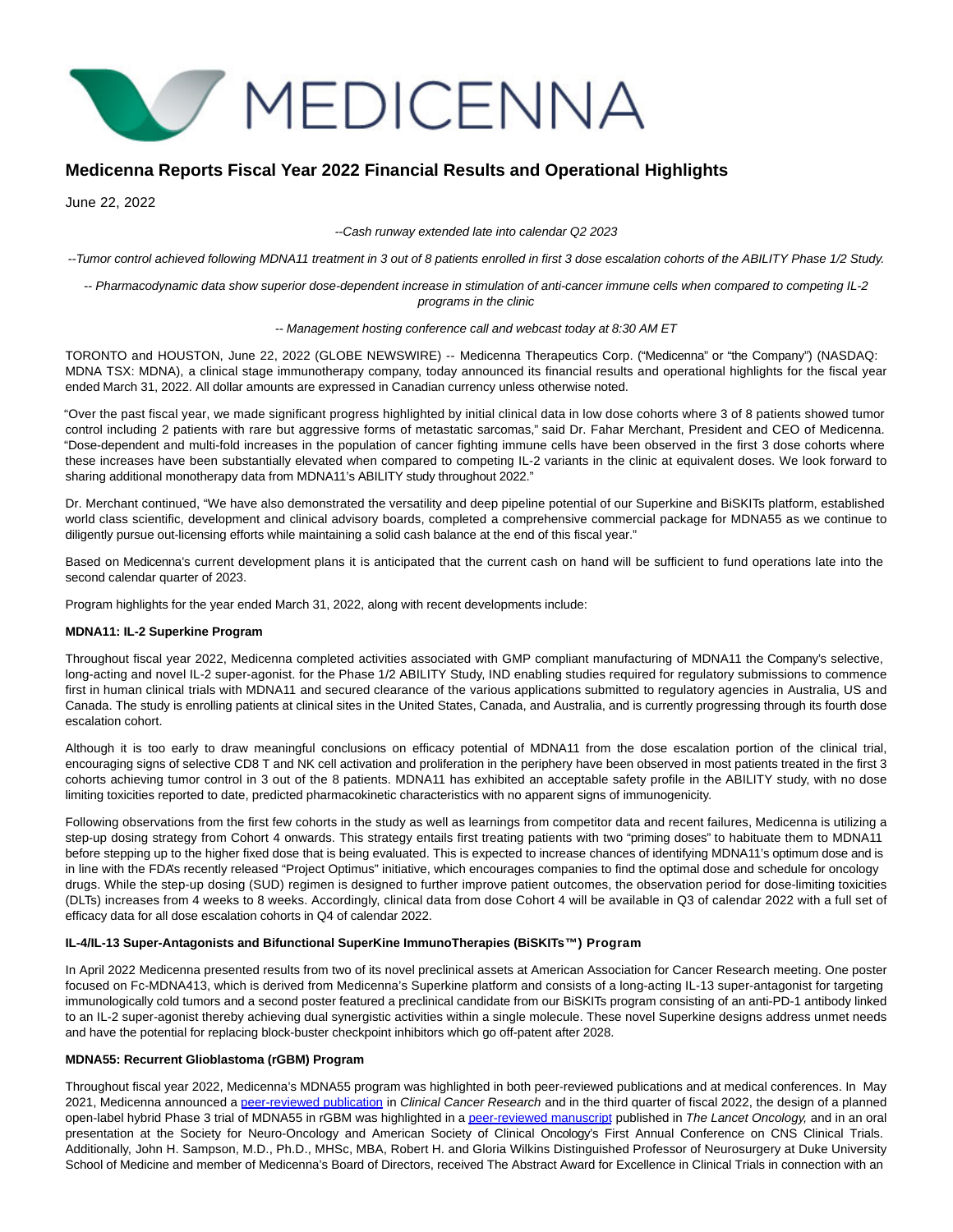oral presentation on MDNA55 at the 26<sup>th</sup> Annual Meeting of the Society for Neuro-Oncology. Medicenna continues to seek a strategic partnership to facilitate MDNA55's further development and commercialization and remains in active discussions in pursuit of this goal.

#### **Operational Highlights**

Throughout fiscal year 2022, Medicenna formally established crucial relationships with experts and key opinion leaders throughout industry and academia to gain important insights on the development of its pipeline.

In March 2022, the Company announced the appointment of Dr. Kapil Dhingra as a Strategic Advisor. Dr. Dhingra is a highly accomplished physicianscientist with experience guiding multiple drugs to approval. Simultaneously, Medicenna announced the formation of a Clinical Advisory Board (CAB) comprised of leading experts in immunotherapy and drug development. Members of the CAB include Drs. Paolo Ascierto, Lillian Siu and Hussein Tawbi.

In January 2022, Medicenna announced the formation of its Scientific Advisory Board (SAB). Members of the SAB are well recognized leaders in the fields of cancer immunotherapy and drug development and include Drs. Sergio Quezada, (Chairman), Burkhard Becher, David Mooney, and William Redmond.

In January 2022, Medicenna announced the appointments of industry veterans Dr. Peter Lloyd, Dr. L. Bruce Pearce, and Paul Smith to the Company's Development Advisory Committee and the appointment of Dr. Martin Bexon as interim Chief Medical Officer.

In September 2021, Medicenna announced the appointment of Dr. John Sampson to its Board of Directors.

## **Expected Upcoming Milestones**

Initial PK/PD data from the fourth dose escalation cohort of the Phase 1/2 ABILITY study expected in July 2022.

Identification of MDNA11's recommended Phase 2 dose (RP2D) in the ABILITY study expected in the fourth quarter of calendar 2022.

Commencement of the ABILITY study's single agent expansion phase expected in the fourth quarter of calendar 2022.

Clinical update from the ABILITY study expected in the fourth quarter of calendar 2022.

#### **Annual Financial Results**

Medicenna had cash, cash equivalents, and marketable securities of \$20.5 million at March 31, 2022. These funds provide the Company with sufficient capital to execute its current planned expenditures late into the second quarter of calendar 2023 and important upcoming catalysts based on its current plans and projections.

Net loss for the year ended March 31, 2022, was \$22.6 million, or \$0.42 per share, compared to a loss of \$17.3 million, or \$0.35 per share for the year ended March 31, 2021. The increase in net loss for the year ended March 31, 2022, compared with the year ended March 31, 2021, was primarily a result of increased expenditures related to the MDNA11 development program as well as higher general and administrative expenses associated with the Company's Nasdaq listing in August 2020.

Research and development expenses of \$14.7 million were incurred during the year ended March 31, 2022, compared with \$10.9 million incurred in the year March 31, 2021. The increase in research and development expenses in the current year is primarily attributable to costs associated with the development of MDNA11 including pre-clinical studies, manufacturing of GMP materials for the clinical trial and clinical and regulatory costs associated with initiation of the Phase 1/2 ABILITY study.

General and administrative expenses of \$7.8 million were incurred during the year ended March 31, 2022, compared with \$6.5 million during the year ended March 31, 2021. The increase in expenditures year over year is primarily attributed to a full year of costs associated with Medicenna's Nasdaq listing and corresponding D&O insurance compared with only nine months of expenses in the prior year period.

#### **Conference Call and Webcast**

Medicenna will host a conference call and webcast today at 8:30 AM ET. To access the call, please dial 1-877-407-9716 from the United States or 1-201-493-6779 internationally, and refer to conference ID: 13729367. To access the live webcast, visit this [link to the event.](https://www.globenewswire.com/Tracker?data=uOHbx16rScGIOAHdSOv1DIYaahYOUHpH7thsIG-iECA7wpgBhw2A4PaXaopPWpbiVSg7tclfvDdavvh3gMPsvZaTyY7RLngqyDRv7Itj28OditxBC3Q7dVCIvatktjpsrPUn3FRDtYZXFskwfXaOTw==) Following the live webcast, an archived version of the call will be available on Medicenna's website.

#### **About Medicenna**

Medicenna is a clinical stage immunotherapy company focused on the development of novel, highly selective versions of IL-2, IL-4 and IL-13 Superkines and first in class Empowered Superkines. Medicenna's long-acting IL-2 Superkine, MDNA11, is a next-generation IL-2 with superior CD122 (IL-2 receptor beta) binding without CD25 (IL-2 receptor alpha) affinity thereby preferentially stimulating cancer killing effector T cells and NK cells. Medicenna's early-stage BiSKITs™ program, (**Bi**functional **S**uper**K**ine **I**mmuno**T**herapie**s**) is designed to enhance the ability of Superkines to treat immunologically "cold" tumors. Medicenna's IL-4 Empowered Superkine, MDNA55, has been studied in 5 clinical trials including a Phase 2b trial for recurrent GBM, the most common and uniformly fatal form of brain cancer. MDNA55 has obtained Fast-Track and Orphan Drug status from the FDA and FDA/EMA, respectively.

#### **Forward-Looking Statements**

This news release contains forward-looking statements under applicable securities laws. Forward-looking statements are often identified by terms such as "will", "may", "should", "anticipate", "expects", "believes", "seeks" and similar expressions. All statements other than statements of historical fact, included in this release, including statements related to cash runway, the clinical potential and development and safety profile of MDNA11 and the Superkine and BISKITs platform, upcoming milestones and the sharing of additional data and out-licensing efforts for MDNA55 are forward-looking statements that are subject to risks and uncertainties. There can be no assurance that such statements will prove to be accurate and actual results and future events could differ materially from those anticipated in such statements. Important factors that could cause actual results to differ materially from the Company's expectations include the risks detailed in the annual information form and Form 20-F of the Company and in other filings made by the Company with the applicable securities regulators from time to time in Canada and the United States.